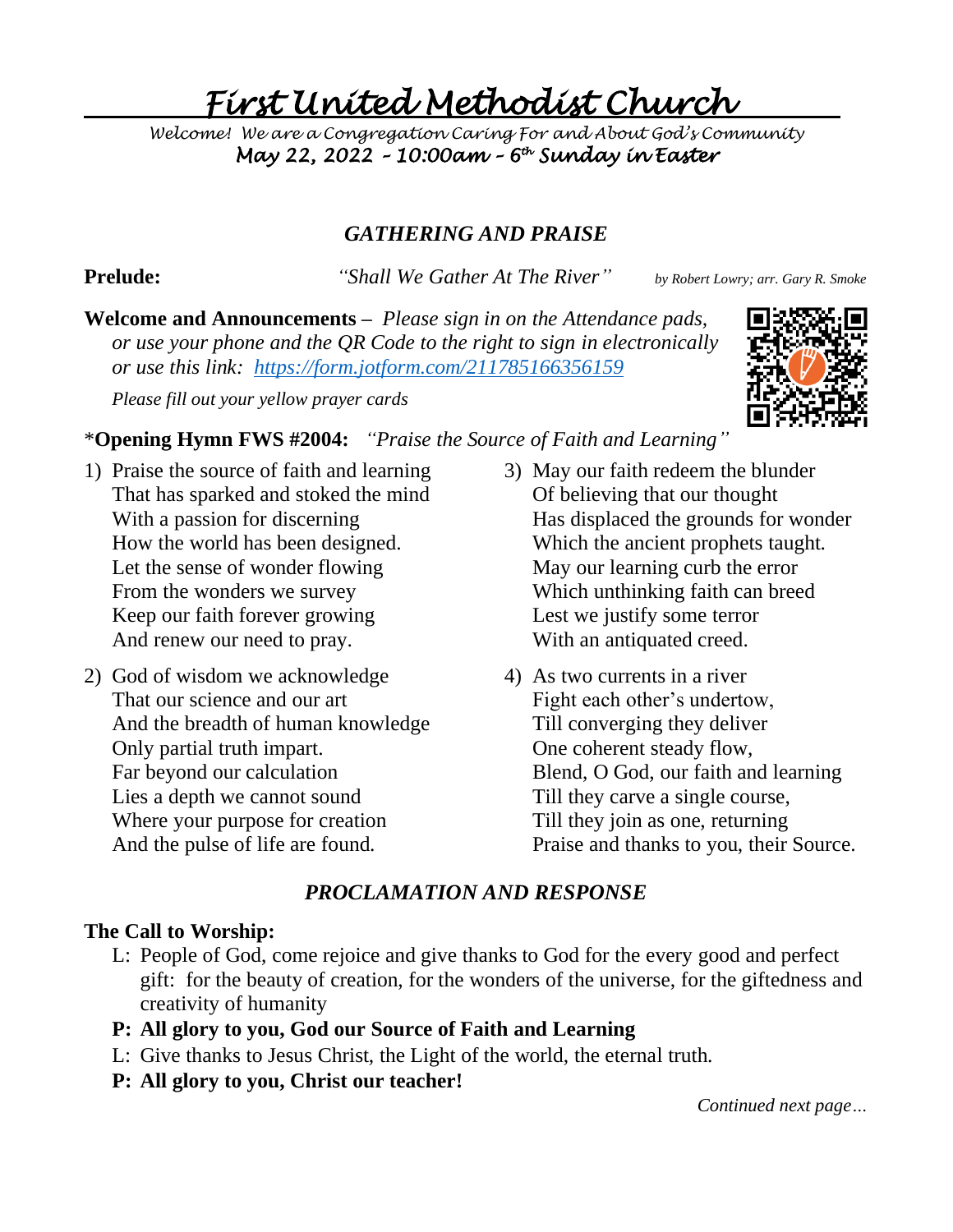L: Give thanks to the Spirit, the Revealer of the deep things of God, who gives us awe and wonder and leads us on the path of true wisdom.

### **P: All glory to you, Holy Spirit!**

- L: People of God, come rejoice and give thanks for one another, for the gifts of compassion, love, support, encouragement, challenge, and wisdom shared among us.
- **P: Thanks be to God for the community of faith. Let us worship God together!**

### **Prayer Chorus W&S #3117 –** "Rule of Life"

*Do all the good you can, by all the means you can, in all the ways you can, in all the places you can, at all the times you can, to all the people you can, as long as ever you can.*

**Time of Prayer –** *During the Prayer Chorus and/or silent meditation, ushers will collect your yellow prayer cards and deliver them to the pastor.*

### **Silent Meditation**

### **Lifting our Celebrations and Concerns In Prayer**

**The Lord's Prayer – Our Father, who art in heaven, hallowed be thy name, thy kingdom come, thy will be done on earth as it is in heaven. Give us this day our daily bread; and forgive us our trespasses as we forgive those who trespass against us. And lead us not into temptation, but deliver us from evil, for thine is the kingdom, and the power, and the glory forever. Amen.**

### **Living Our Gratitude**

♫ *Please continue to support your church family as we recover from this season of pandemic. Enjoy the musical selection as a time to give thanks to God for all with which you have been blessed. Use the QR code to the right or give online here: <https://www.firstumcsaginaw.org/give/>*



*Offertory: "The Gift of Love" arr. Marianne Kim*

*\* The Doxology:* **Praise God, from whom all blessings flow;** *UMH #94* **Praise God all creatures here below: Alleluia! Alleluia! Praise God, the source of all our gifts! Praise Jesus Christ, whose power uplifts! Praise the Spirit, Holy Spirit! Alleluia! Alleluia! Alleluia!**

*The Unison Prayer of Thanksgiving:* **God of the mountains and the valleys, of the dry places and oceans: Your voice speaks to us across creation; the flowers and the trees sing of your majesty; and the stars of the night speak of how much we still don't know. As we offer gifts to you and speak our words of gratitude, help us to hear your voice anew. Use these gifts to help others. Give us ears to hear, faith to believe, and determination to truly listen to how you would send us into a hurting world. In Christ, we pray. Amen.**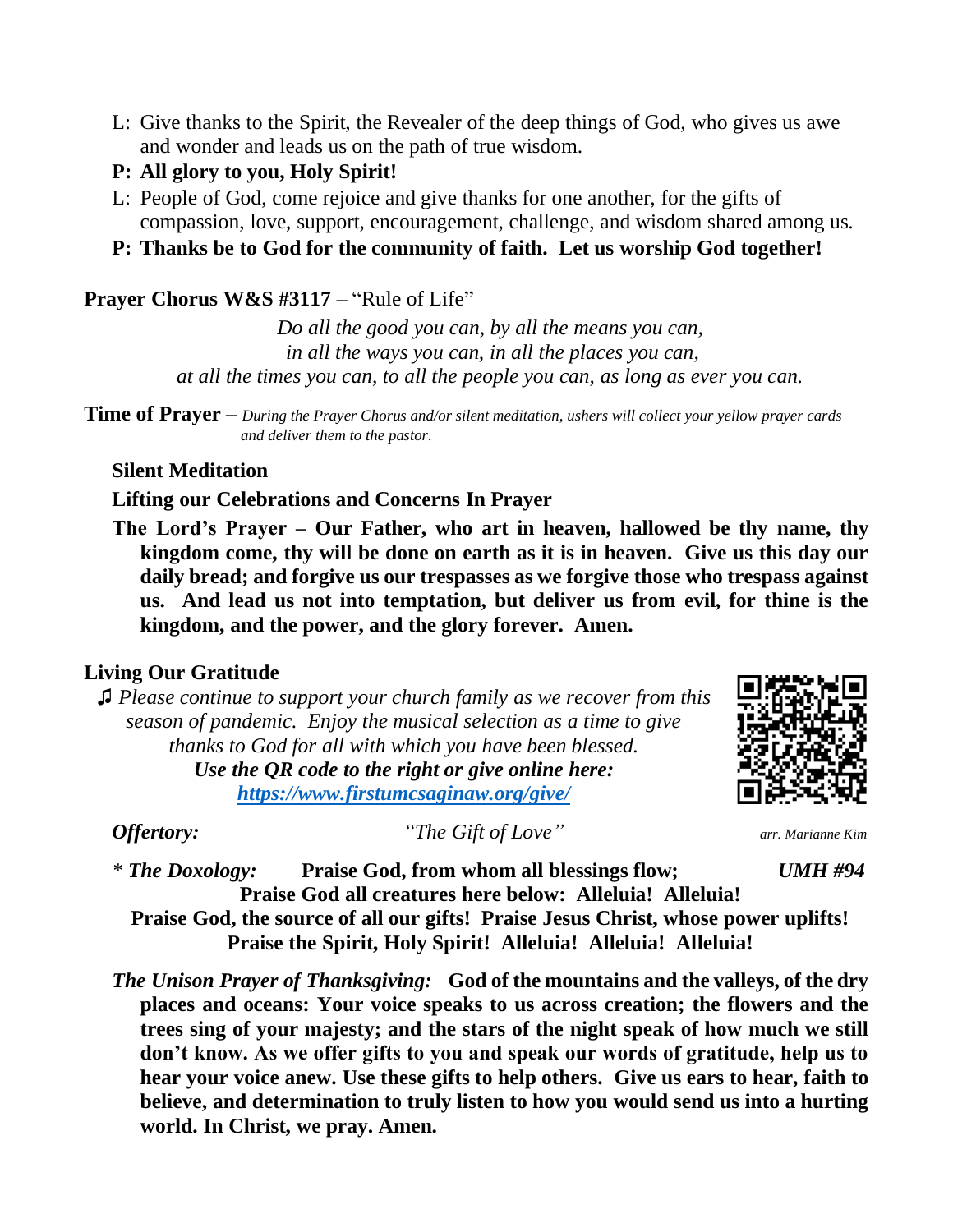**Children's Message –** *A special moment just for kids*

**Choral Anthem:** *"I Have Felt the Hand of God" by Craig Courtney*

**Recognizing our Graduates –** *please see insert*

**Chorus for Graduates FWS #2281 –** "May You Run and Not Be Weary"

*May you run and not be weary; may your heart be filled with song. And may the love of God continue to give you hope and keep you strong. Any may you run and not be weary; may your life be filled with joy! And may the road you travel always lead you home!*

### **Scripture Lesson:** Acts 16:6-15 Pew Bible N.T. pg. 136

<sup>6</sup> They went through the region of Phrygia and Galatia, having been forbidden by the Holy Spirit to speak the word in Asia.<sup>7</sup> When they had come opposite Mysia, they attempted to go into Bithynia, but the Spirit of Jesus did not allow them; <sup>8</sup> so, passing by Mysia, they went down to Troas. <sup>9</sup> During the night Paul had a vision: there stood a man of Macedonia pleading with him and saying, "Come over to Macedonia and help us." <sup>10</sup> When he had seen the vision, we immediately tried to cross over to Macedonia, being convinced that God had called us to proclaim the good news to them. <sup>11</sup> We therefore set sail from Troas and took a straight course to Samothrace, the following day to Neapolis, <sup>12</sup> and from there to Philippi, which is a leading city of the district of Macedonia and a Roman colony. We remained in this city for some days.  $^{13}$  On the Sabbath day we went outside the gate by the river, where we supposed there was a place of prayer, and we sat down and spoke to the women who had gathered there. <sup>14</sup> A certain woman named Lydia, a worshiper of God, was listening to us; she was from the city of Thyatira and a dealer in purple cloth. The Lord opened her heart to listen eagerly to what was said by Paul. <sup>15</sup> When she and her household were baptized, she urged us, saying, "If you have judged me to be faithful to the Lord, come and stay at my home." And she prevailed upon us.

### **Response to the Word**

L: This is the Word of God for the people of God

**P: Thanks be to God!**

**Sermon:** OPEN MINDS, OPEN HEARTS, OPEN DOORS Rev. Amy Terhune

*\_\_\_\_\_\_\_\_\_\_\_\_\_\_\_\_\_\_\_\_\_\_\_\_\_\_\_\_\_\_\_\_\_\_\_\_\_\_\_\_\_\_\_\_\_\_\_\_\_\_\_\_\_\_\_\_\_\_\_\_\_\_\_\_\_\_\_\_\_\_\_\_*

*\_\_\_\_\_\_\_\_\_\_\_\_\_\_\_\_\_\_\_\_\_\_\_\_\_\_\_\_\_\_\_\_\_\_\_\_\_\_\_\_\_\_\_\_\_\_\_\_\_\_\_\_\_\_\_\_\_\_\_\_\_\_\_\_\_\_\_\_\_\_\_\_*

*\_\_\_\_\_\_\_\_\_\_\_\_\_\_\_\_\_\_\_\_\_\_\_\_\_\_\_\_\_\_\_\_\_\_\_\_\_\_\_\_\_\_\_\_\_\_\_\_\_\_\_\_\_\_\_\_\_\_\_\_\_\_\_\_\_\_\_\_\_\_\_\_*

*\_\_\_\_\_\_\_\_\_\_\_\_\_\_\_\_\_\_\_\_\_\_\_\_\_\_\_\_\_\_\_\_\_\_\_\_\_\_\_\_\_\_\_\_\_\_\_\_\_\_\_\_\_\_\_\_\_\_\_\_\_\_\_\_\_\_\_\_\_\_\_\_*

*\_\_\_\_\_\_\_\_\_\_\_\_\_\_\_\_\_\_\_\_\_\_\_\_\_\_\_\_\_\_\_\_\_\_\_\_\_\_\_\_\_\_\_\_\_\_\_\_\_\_\_\_\_\_\_\_\_\_\_\_\_\_\_\_\_\_\_\_\_\_\_\_*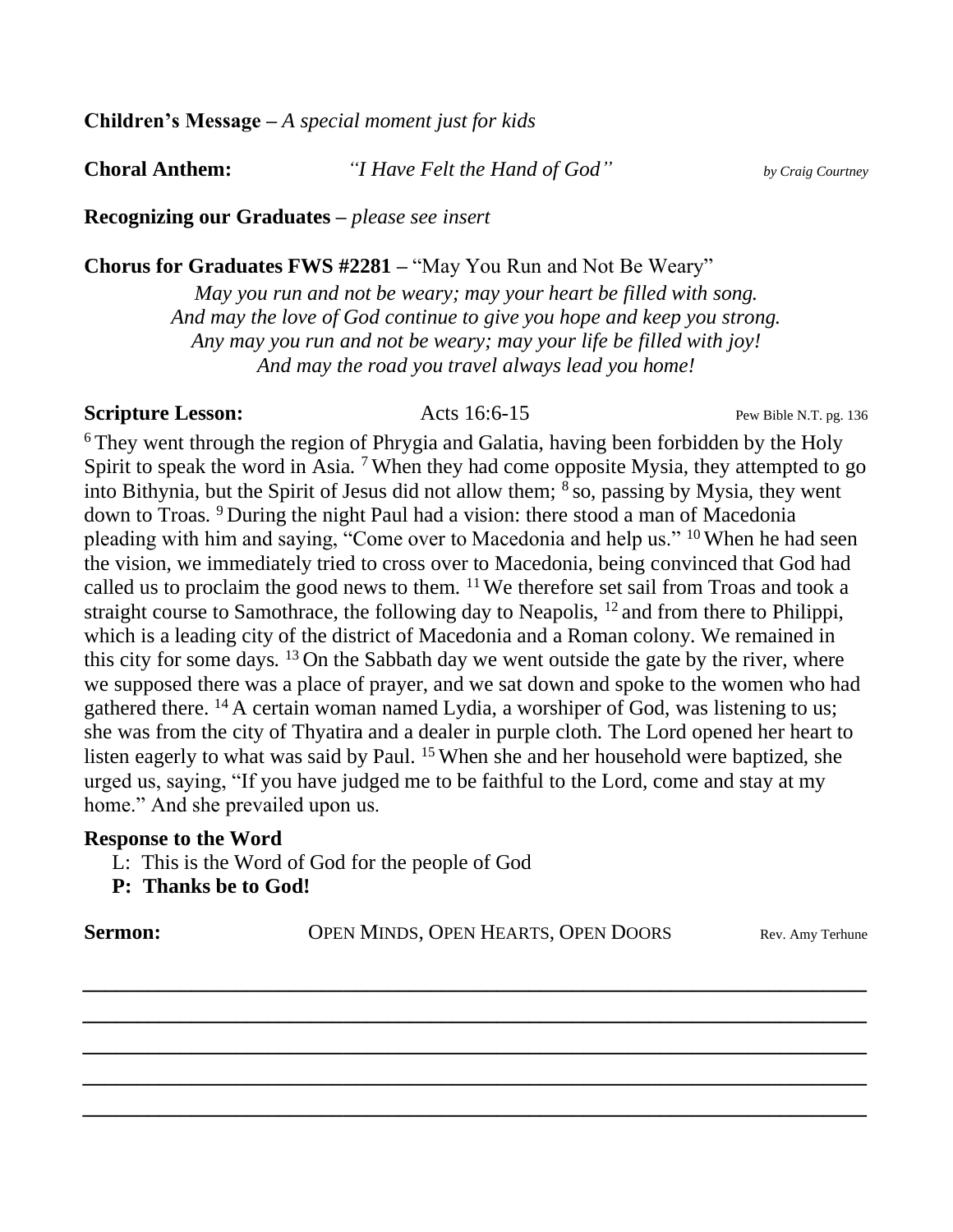# *WE GO AS WITNESSES FOR CHRIST IN THE WORLD*

## **Closing Hymn UMH #577:** "God of Grace and God of Glory"

- 1) God of grace and God of glory, On the people pour thy power; Crown thine ancient church's story, Bring her bud to glorious flower. Grant us wisdom, grant us courage, For the facing of this hour, For the facing of this hour.
- 2) Lo! The hosts of evil round us Scorn thy Christ, assail his ways! Fears and doubts too long have bound us; Free our hearts to work and praise. Grant us wisdom, grant us courage, For the living of these days, For the living of these days.
- 
- 3) Cure thy children's warring madness, Bend our pride to thy control; Shame our wanton, selfish gladness, Rich in things and poor in soul. Grant us wisdom, grant us courage, Lest we miss thy kingdom's goal, Lest we miss thy kingdom's goal.
- 4) Save us from weak resignation To the evils we deplore; Let the search for thy salvation Be our glory evermore. Grant us wisdom, grant us courage, Serving thee whom we adore, Serving thee whom we adore.

### **\*Benediction:** *(adapted from Nathan Nettleton, LaughingBird.net.)*

- L: Beloved, go in peace where the Spirit leads. May your minds, your hearts, and your doors be open to receiving others in times of need. And may God's face shine on you with blessing; May Christ Jesus mark you out as his own; And may the Holy Spirit lead you into all truth and peace.
- **P: We go in peace to love and serve the Lord and all of God's creation. Thanks be to God! Amen.**

**\*Postlude:** *"I've Got Peace Like A River" arr. Marvin Gaspard*

*\* Please stand, if you are able*

*\* \* \* \* \* \* \**

| First United Methodist Church                                                                                                                      |
|----------------------------------------------------------------------------------------------------------------------------------------------------|
| 4790 Gratiot Road, Saginaw, MI 48638-6242;<br>(989) 799-0131; Fax (989) 799-4240<br>e-mail: firstumsag@aol.com website: http://firstumcsaginaw.org |
|                                                                                                                                                    |
|                                                                                                                                                    |
|                                                                                                                                                    |
|                                                                                                                                                    |
|                                                                                                                                                    |
|                                                                                                                                                    |
|                                                                                                                                                    |
|                                                                                                                                                    |
|                                                                                                                                                    |
| Lyrics Reproduced in Bulletin by permission: CCLI#1003593.                                                                                         |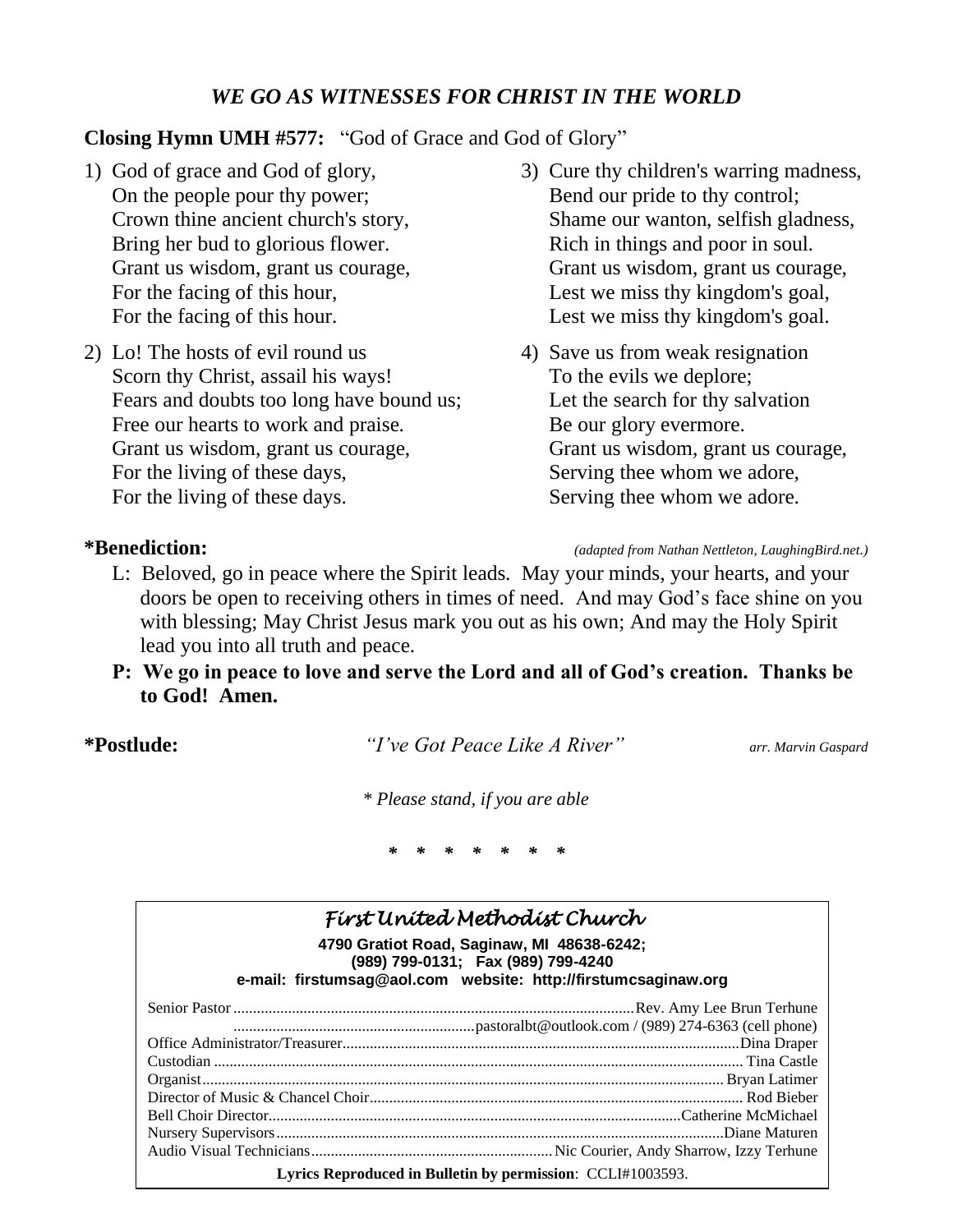# **ANNOUNCEMENTS**

- **TODAY'S VOLUNTEERS: Thank you for your service!!** Liturgist: Cal Mott / Greeters: Eileen Ling & Angie Smith / Ushers: Bob Bula, Jim Ling, Chuck Priem / Coffee Hour Host: Jill Spaulding
- **PLEASE HOLD IN YOUR PRAYERS:** Mark Abbe, David Barker, Bev Blue, John & Myrna Cammin, Bonnie & Pat Dole, Esther Cavendish Fisher, Dr. Kirk Herrick, Glenn Hinds, Barb Kropp, Joyce Maltman, Camille Marek, Sheldon Markley, John Mertz, Merlyn Mondol, Bob & Sharon Mueller, Wendy Southgate Murphy, Ron Perry, Anne Ruffle, Eugenia Shek, and all who are grieving. Also, please pray for UMCOR, for all suffering from Covid-19, for the war in Ukraine, and for a way to peace/equality for humankind.
- **OUR SYMPATHY** To the family of Etelka Thorsby who died on April 22,2022 at the age of 92. A Memorial Service will be held at Case Funeral Home on Miller Road on June 4, 2022 at 2:00pm.
- **OUR SYMPATHY** To Rev. Richard and MaryLee Turner and family on the loss of their son-in-law Manny Jimenez on May 6, 2022.
- **CONGRATULATIONS** to Sheldon and Bonnie Markley on the birth of their 11th great-grandchild, Aurora Jo Guster was born May 16, 2022.
- **FLOWERS ON THE ALTAR** today are in memory of Helen Cowdry, whose 75<sup>th</sup> birthday would have been yesterday.
- **THE MEMORIAL SERVICE** for Cheryl Marks has been postponed to Friday, June 17 at 1:00pm.
- **NURTURE, REACH, PREPARE, AND SEND Committee Meetings** are tomorrow night, Monday, May 23 – 6:00pm Nurture and 7:00pm Reach/Prepare/Send.
- **COFFEE HOUR has resumed – hosts needed**. Coffee hour hosts pick up donut holes from the Tim Hortons at 4870 State Street (just east of Center Rd.), brew coffee, set up, and clean up. Sign up and view instructions online here: <https://www.signupgenius.com/go/60B044DAFAC2BA0FD0-coffee> or sign up at the Welcome Desk or by calling the church office at (989) 799-0131. Thank you!
- **WEEKEND FOOD BACKPACKS –** Sign up to pack bags of food for the weekend for elementary children and/or deliver packed bags to Westdale and Arrowwood Elementary. To help, sign up online at<https://www.signupgenius.com/go/60B044DAFAC2BA0FD0-food> or call (989) 799-0131.
- **SPECIAL MUSIC NEEDED** on weeks when the choir does sing and for the summer. Sign up online at<https://www.signupgenius.com/go/60b044dafac2ba0fd0-special1>

### **FOLLOW US ON SOCIAL MEDIA!**

*Be sure to check in on Facebook! The more of us that do, the more people learn about who we are!* Facebook: **First United Methodist Church of Saginaw** Instagram: **saginawfumc** YouTube: Saginaw First UMC<br>
Twitter: FirstUMCofSaginaw